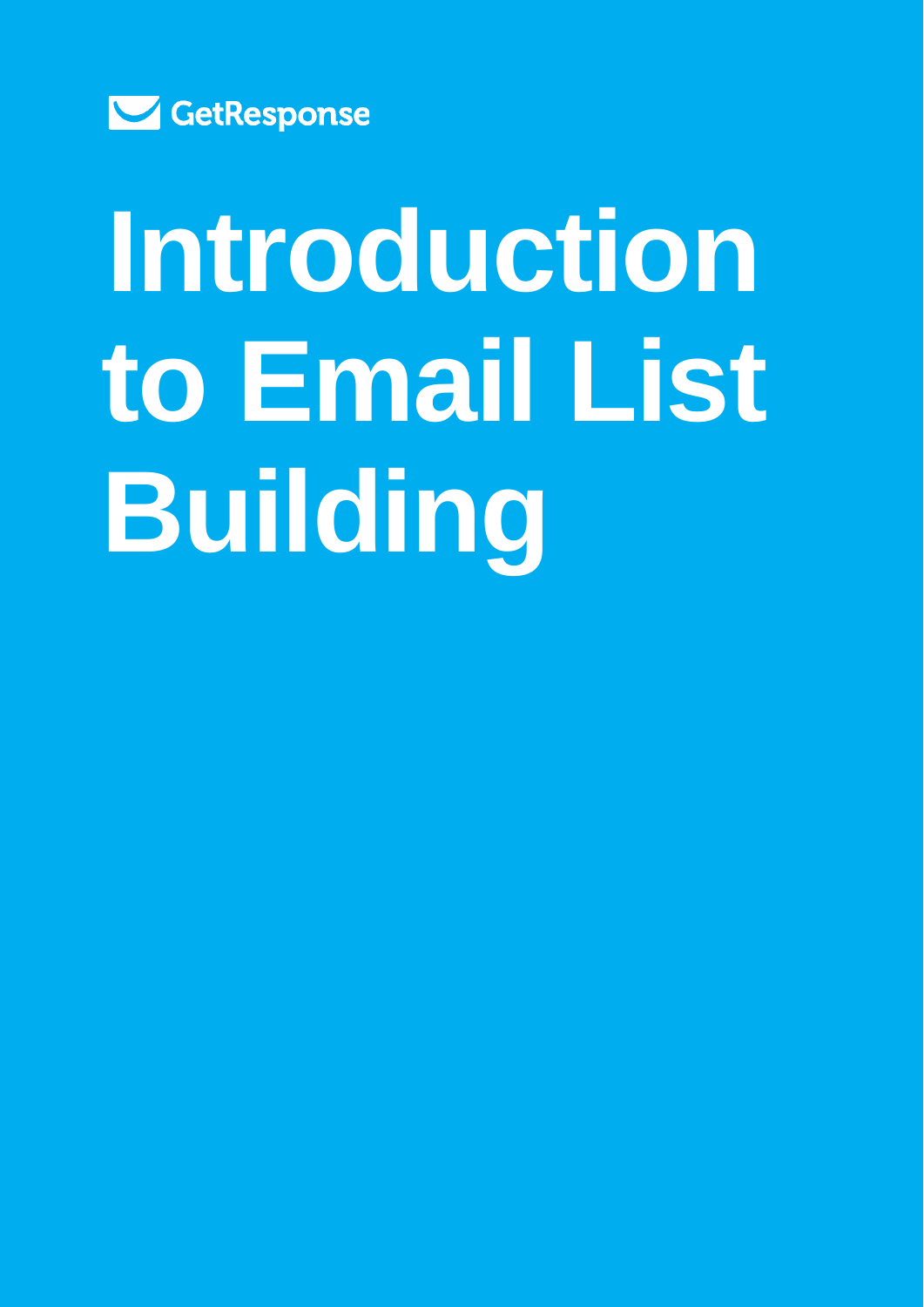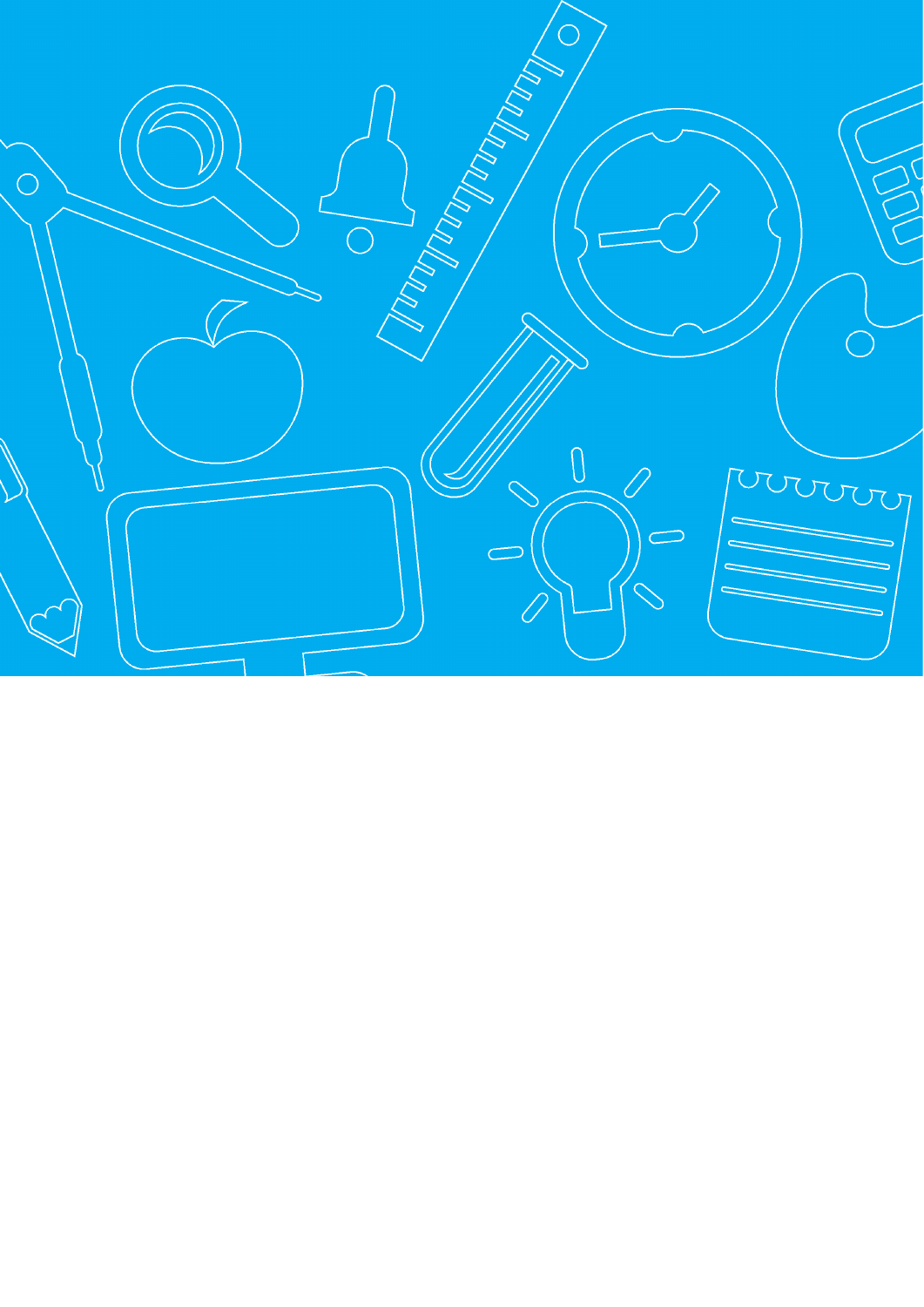## **Table of Contents**

#### Introduction

| 3  |
|----|
| 5  |
| 6  |
| 7  |
| 8  |
| 8  |
| 15 |
| 17 |
| 19 |
| 19 |
|    |
| 21 |
|    |
|    |
|    |
|    |
|    |
|    |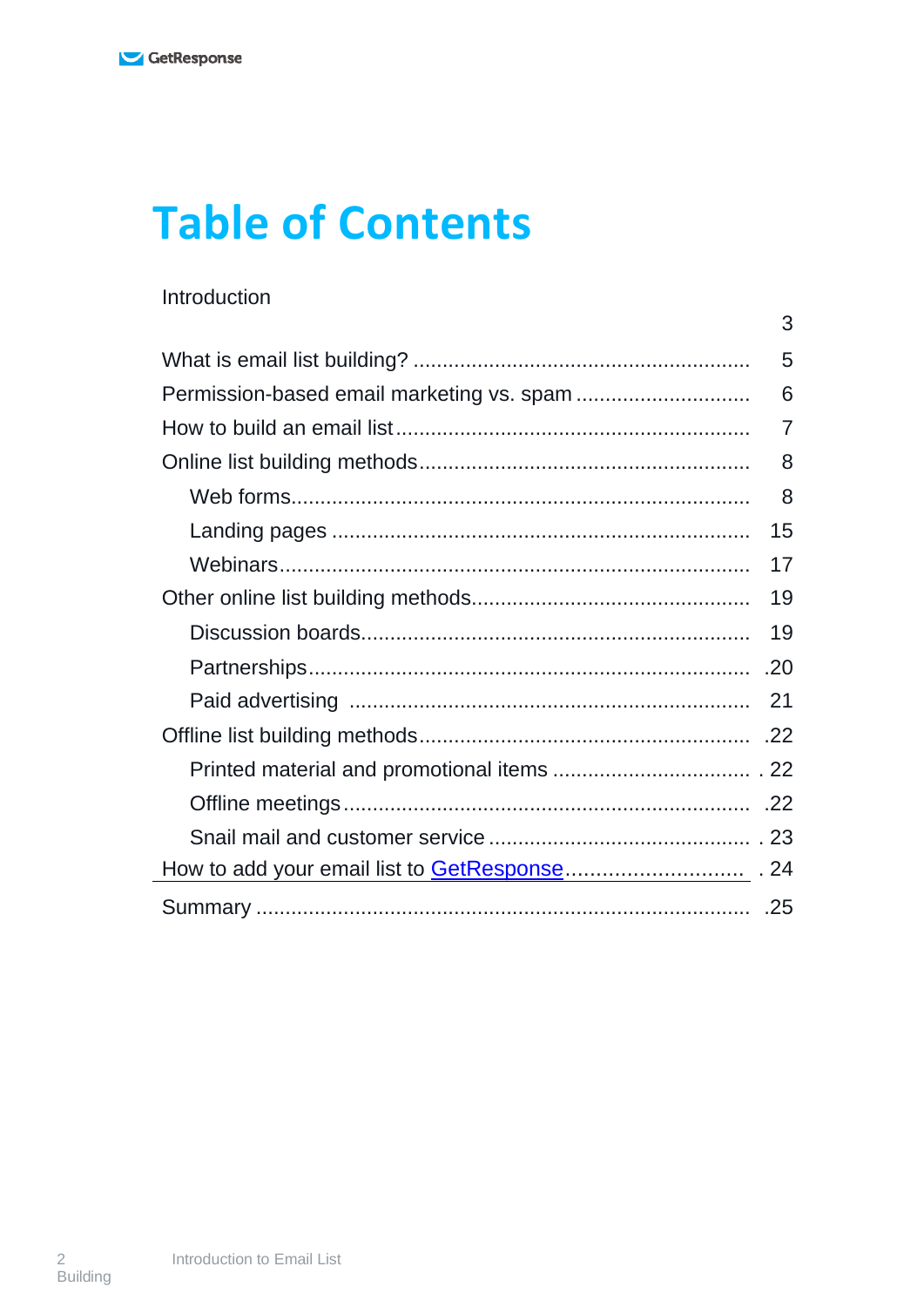## **Introduction**

Email marketing is effective and profitable, with an average ROI of 3,800% — that's a return of \$38 for each \$1 spent. This applies to any type of business, industry, product, or service.

Email campaigns are useful at every stage of the customer lifecycle: building brand awareness, extending brand knowledge, building interest in an offer, generating action and conversions, fostering relationships, and turning existing clients into loyal brand advocates.

You can start with simple campaigns: [creating and sending emails](https://www.getresponse.com/newsletter-templates?a=rK6aEw3vtF&c=deeplink) to your existing customers. But armed with a little knowledge, you'll soon be testing, analyzing results, segmenting email lists, and optimizing campaigns to improve their effectiveness.

The single most important element of your program is email list building. For consistent success, you'll need to attract new leads and turn them into subscribers.

Why? You may have the most amazing product or service (such as a perpetual motion machine!) but until you capture the attention of your market and develop relationships, you'll achieve only mediocre results.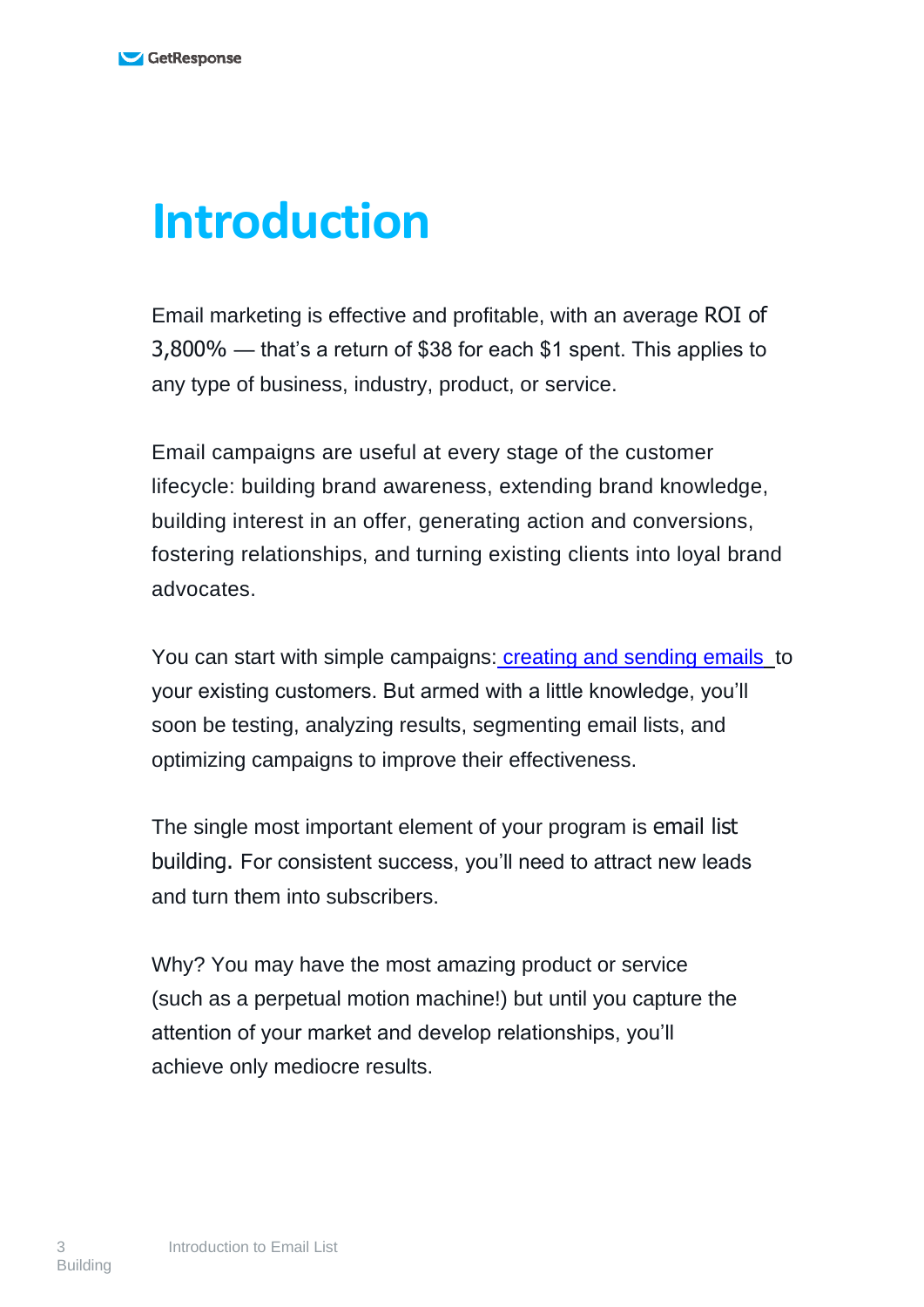To generate better results and a thriving business, you'll need an audience you can contact frequently through newsletters, autoresponders, transactional messages, and social media channels.

This guide teaches you all about building a profitable email list. At the end, you'll have a solid knowledge of the methods, tactics, and factors involved in getting new email list subscribers and get better results for your business.

You'll get answers to these questions:

- **What is email list building?**
- **What's the difference between permission-based email marketing and spam?**
- **How do you add your subscribers into [GetResponse](https://www.getresponse.com/?a=rK6aEw3vtF)?**
- **How do you build an email list using online methods?**
- **How do you build an email list using offline techniques?**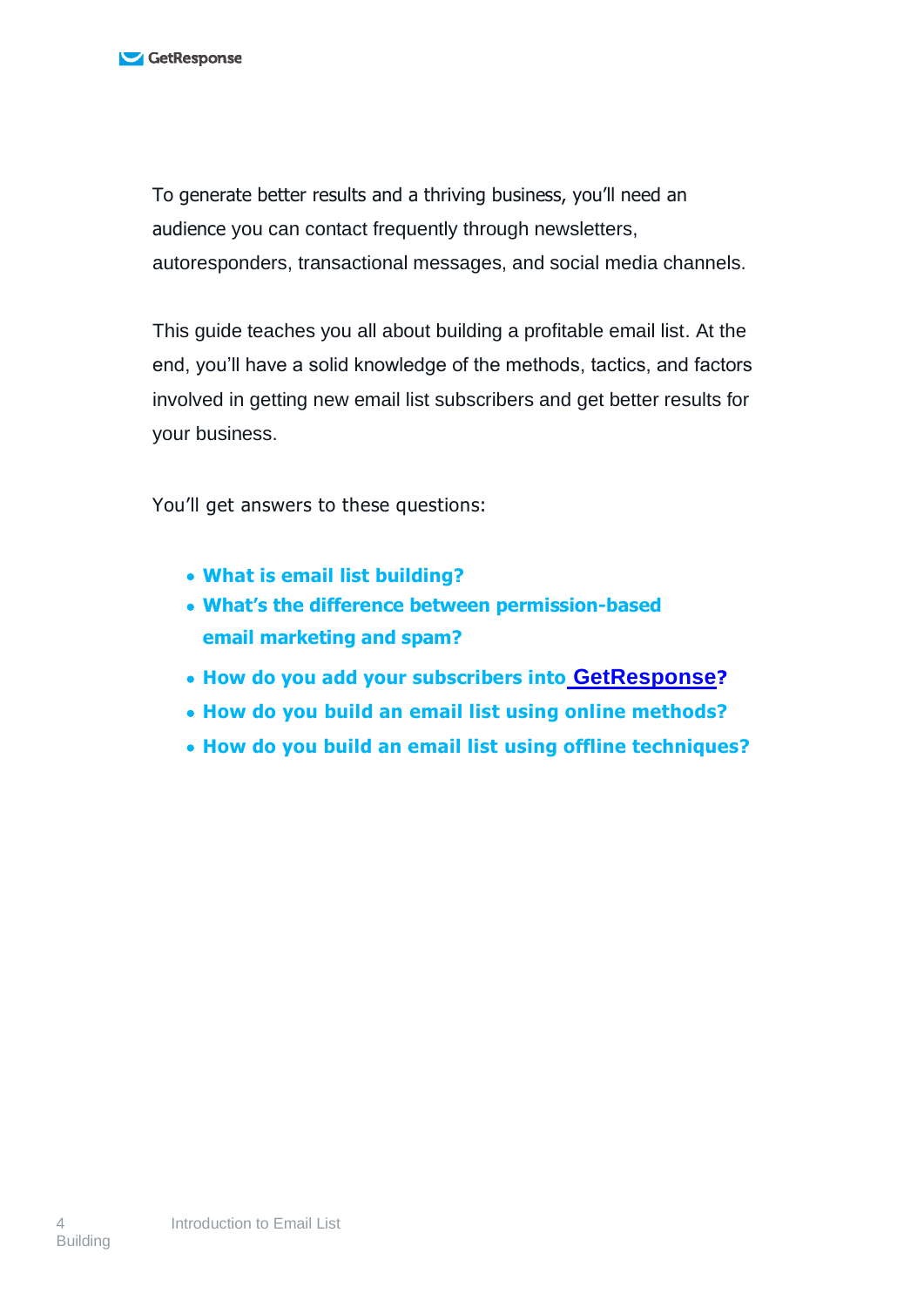# **What is email list building?**

Email list building is the core of email marketing. **It's the process of accumulating a database of contacts — prospects, clients, fans, and influencers — who have agreed to receive your emails.** When you convince prospects and customers to give you their email address, you open the door to ongoing communication, which can improve relationships, sales, and brand loyalty.

With [GetResponse](https://www.getresponse.com/?a=rK6aEw3vtF) you can create or import an email address database of any size. It can store additional information about each contact, such as their name, so you can identify individual customers. You may also decide to collect phone numbers and physical addresses.

Over time, your database accumulates useful data, such as past purchasing behavior, survey answers, and history of email opens and clicks.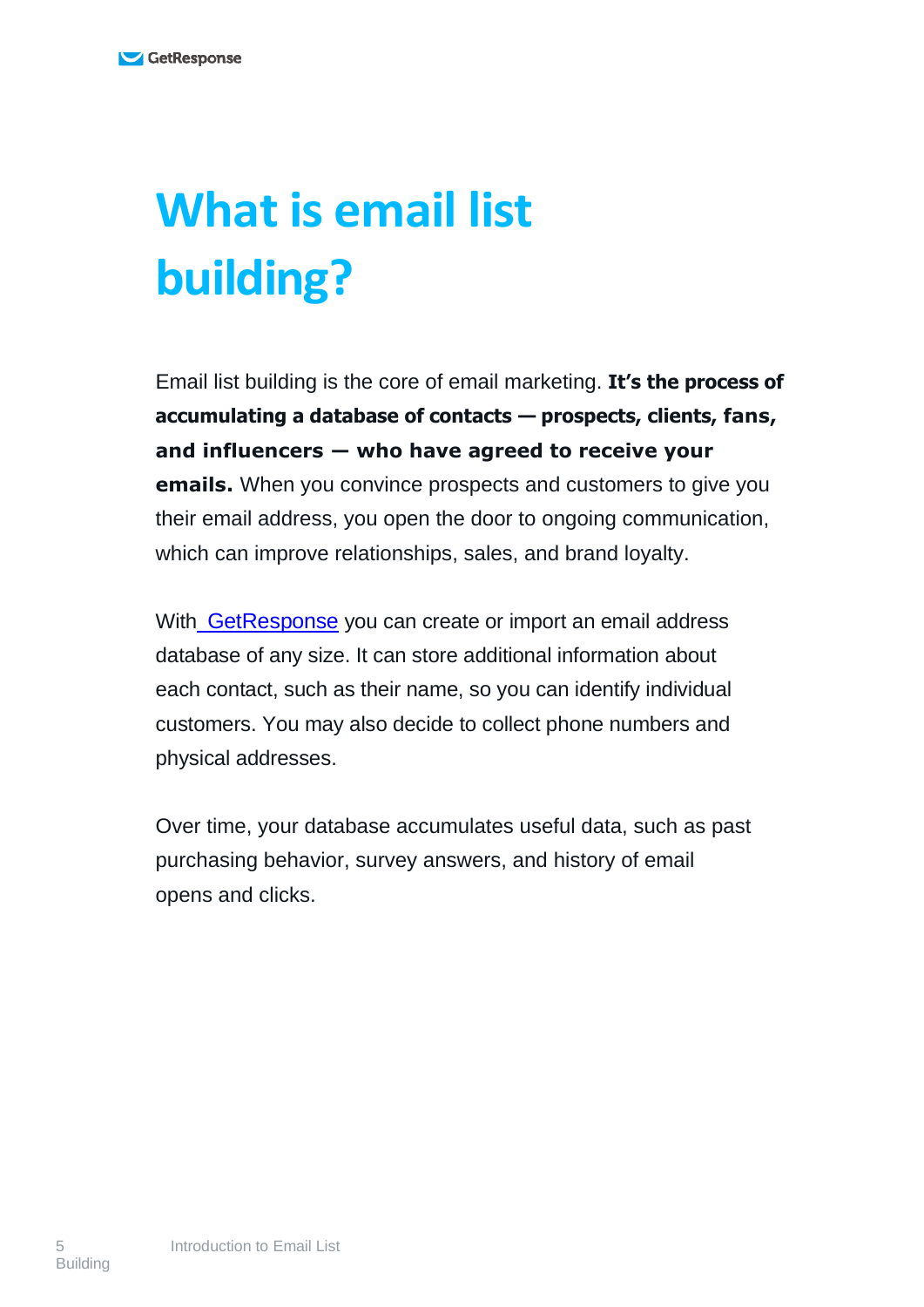## **Permission-based email marketing vs. spam**

**Email marketing is sometimes mistaken for the practice of sending out unsolicited bulk email, commonly known as spam. Permission-based email marketing means communicating with audiences that have expressed willingness to receive promotional newsletters and updates from brands they wish to follow and stay in touch with.**

**Regulations vary by country, but the principle is the same: you must get expressed permission to communicate via email. In some countries, it's strictly required by the law; in others it's simply a best practice. Email marketing providers such as [GetResponse](https://www.getresponse.com/?a=rK6aEw3vtF) have joined together to fight against spam, putting great emphasis on data protection. They have formed organizations to support only companies that have received permission to contact their subscribers.**

**Typically, subscribers grant permission by entering their email address and indicating (often with a checkbox) that they wish to receive promotional and commercial communication from the brand. Permission can be granted in other ways, such as by phone, in a contest entry form, or in social media channels. Nevertheless, permission is required and cannot be implied only.**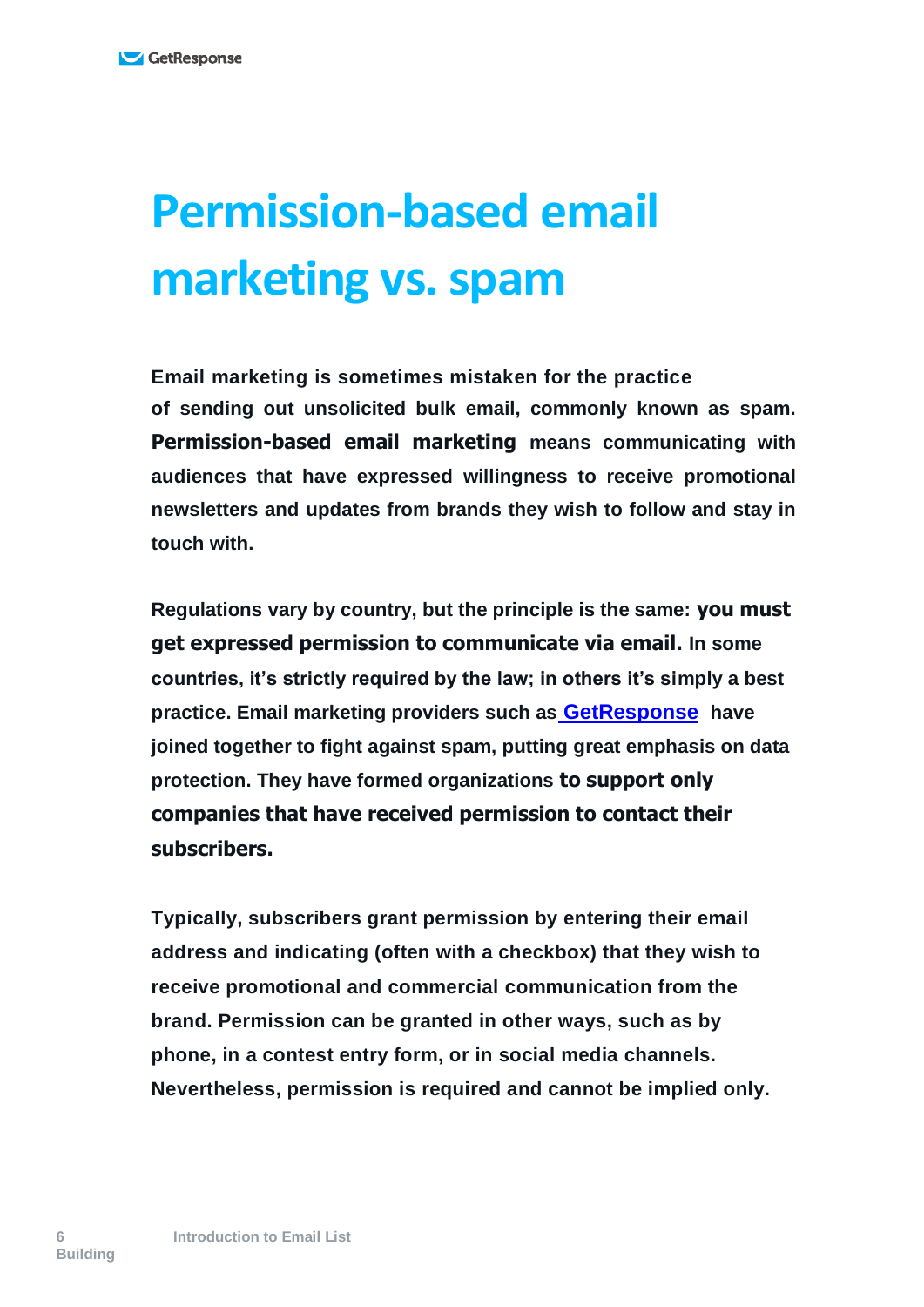## **How to build an email list**

Building an email list is an important task regardless of the size and type of business you're in. Whether you're [launching your first](https://www.getresponse.com/?a=rK6aEw3vtF) [product](https://blog.getresponse.com/promote-new-product-using-email-marketing.html) or have been on the market for some time, it's equally important to keep in touch with your audience, and the most effective way to do this is through emails.

You can build an email list both online and offline. Depending on your type of business, product or service, some methods I'm going to list below may or may not apply. But the concept remains the same.

To get started, imagine all the times and places where prospects may come across your brand. Those are your best opportunities to convince them to become not just random visitors, but loyal and engaged email subscribers.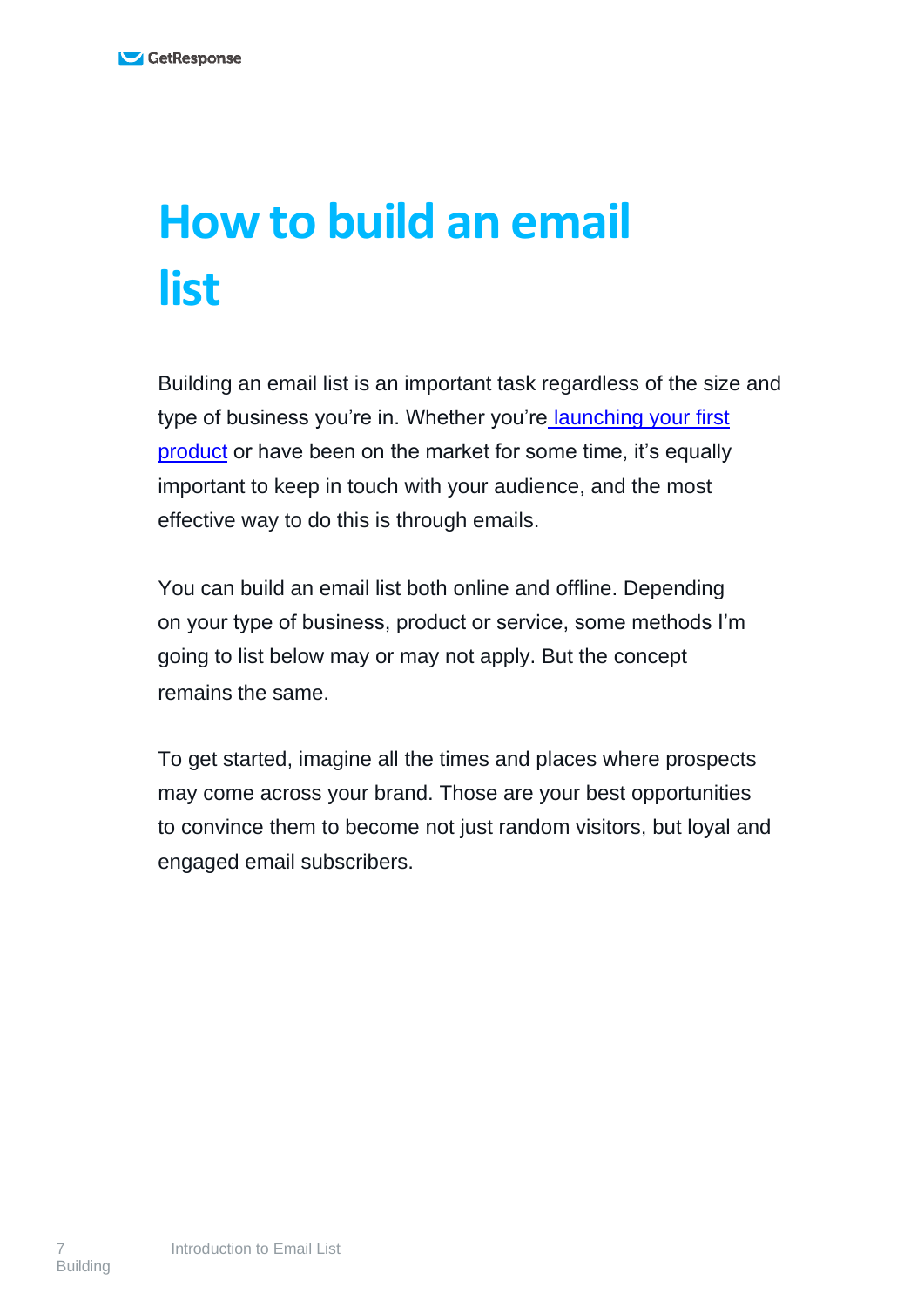## **Online list building methods**

#### **Web forms**

There are many places to build an email list online, including your website and sites such as Facebook, LinkedIn, and discussion boards. The most popular method is to create a signup form (web form) and place it on your own website.

It's where most of your audience will interact with your brand, so it's the first place you should start with.

There are different types of signup forms. These include:

- inline a.k.a. embedded form
- popup or lightbox
- exit popup
- fixed bar
- scroll form

The last three types are more advanced, so we'll focus only on the first two. But the idea behind all of them is the same: to provide an input field where the subscriber can enter an email address and, optionally, other data.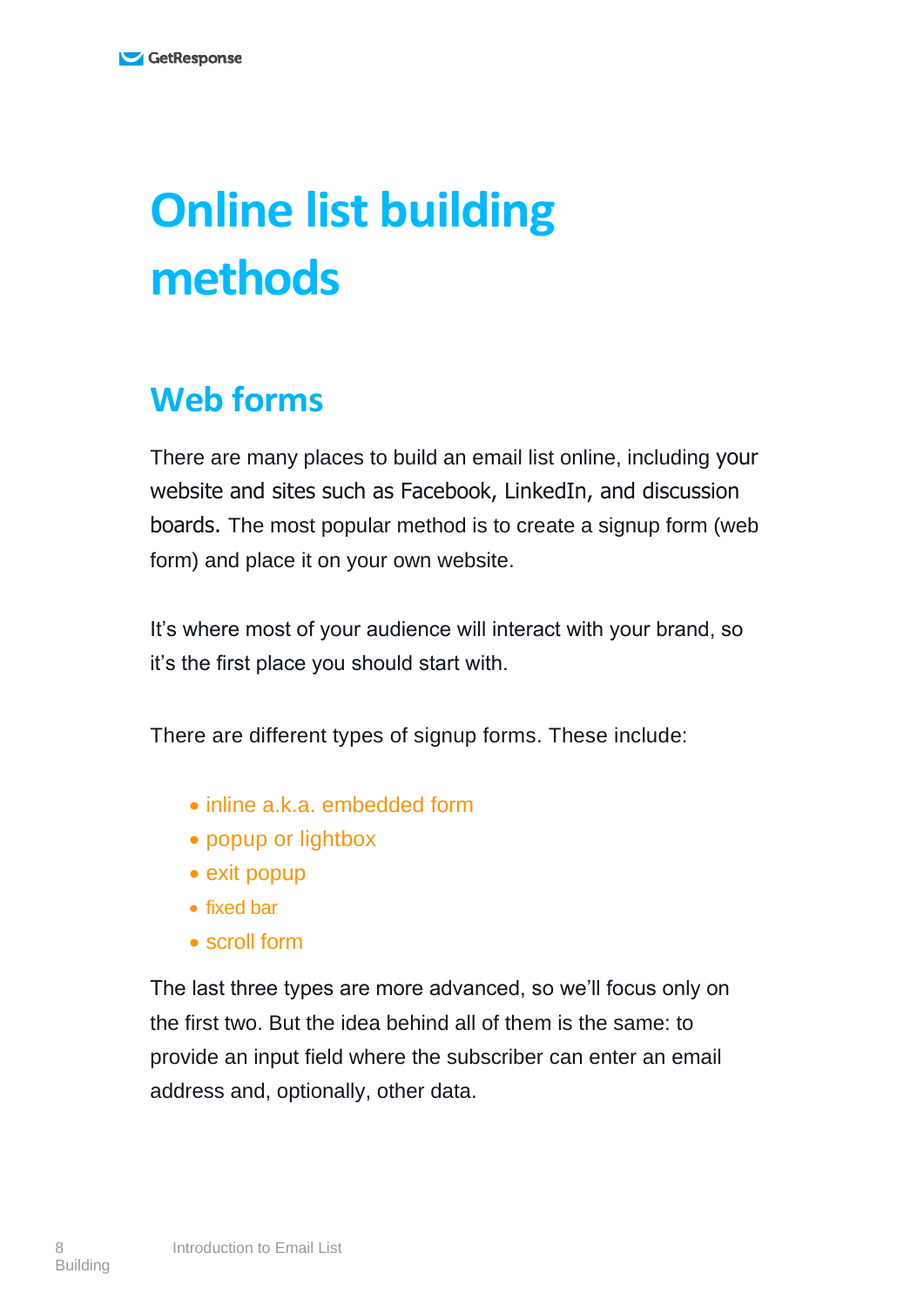#### **How to create a signup form**

[GetResponse](https://www.getresponse.com/?a=rK6aEw3vtF) includes an [advanced signup form builder](https://www.getresponse.com/features/list-building/form-builder?a=rK6aEw3vtF=deeplink) for creating all of the above types of forms for your website, social media profile, or blog. Even if you have no coding experience, you'll be able to create one of your own, in a matter of minutes.

Just log in to your GetResponse account, choose Forms » Create Form.

If you're new to list building, you'll most likely want to use one of our ready-made signup form templates or create one from scratch, by going straight to the List Builder Wizard.

Just click around and choose whichever templates looks best for you. And if you want to learn how to take full control and adjust it to your needs, then go ahead and [watch this short](https://www.getresponse.com/features/conversion-funnel?a=rK6aEw3vtF=deeplink)  [video tutorial.](http://www.youtube.com/SbH78X_AiGc)

You'll quickly discover how easy it is to create a form like the one you can see on the next page.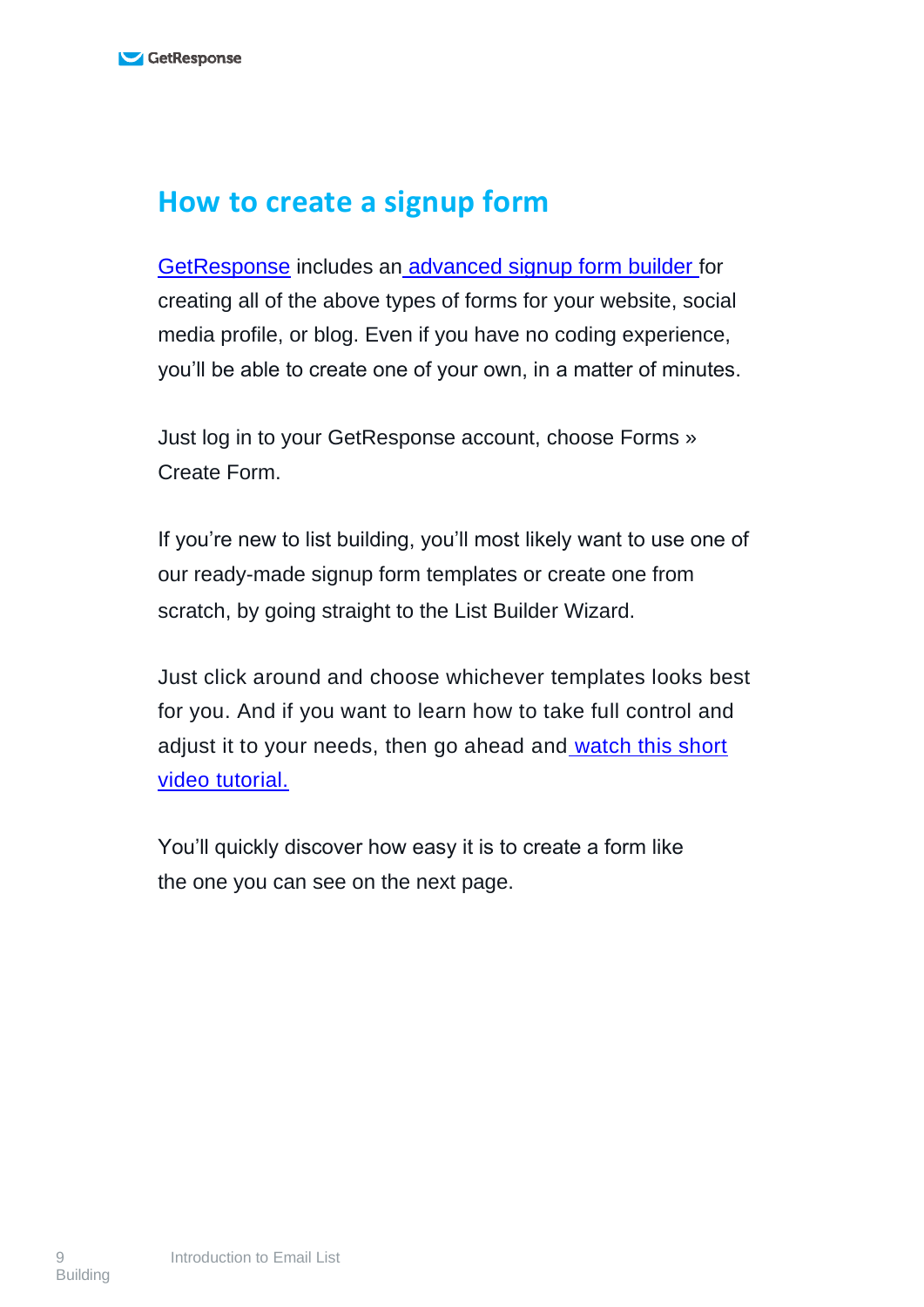



*An example of a signup form template you can find in GetResponse*

#### **What to include in a signup form**

A typical signup form consists of 2-3 fields, where the new subscriber enters their email address and other information, such as name or hometown.

The number of fields is up to you. But numerous studies have shown that the more fields people have to fill in, the less likely they are to complete the form.

So double-check whether all the fields are necessary for you to run your email campaigns. Perhaps you could [ask for the](https://blog.getresponse.com/the-hidden-power-of-the-survey-email?a=rK6aEw3vtF) [information in a survey](https://blog.getresponse.com/the-hidden-power-of-the-survey-email?a=rK6aEw3vtF=deeplink) after they've signed up.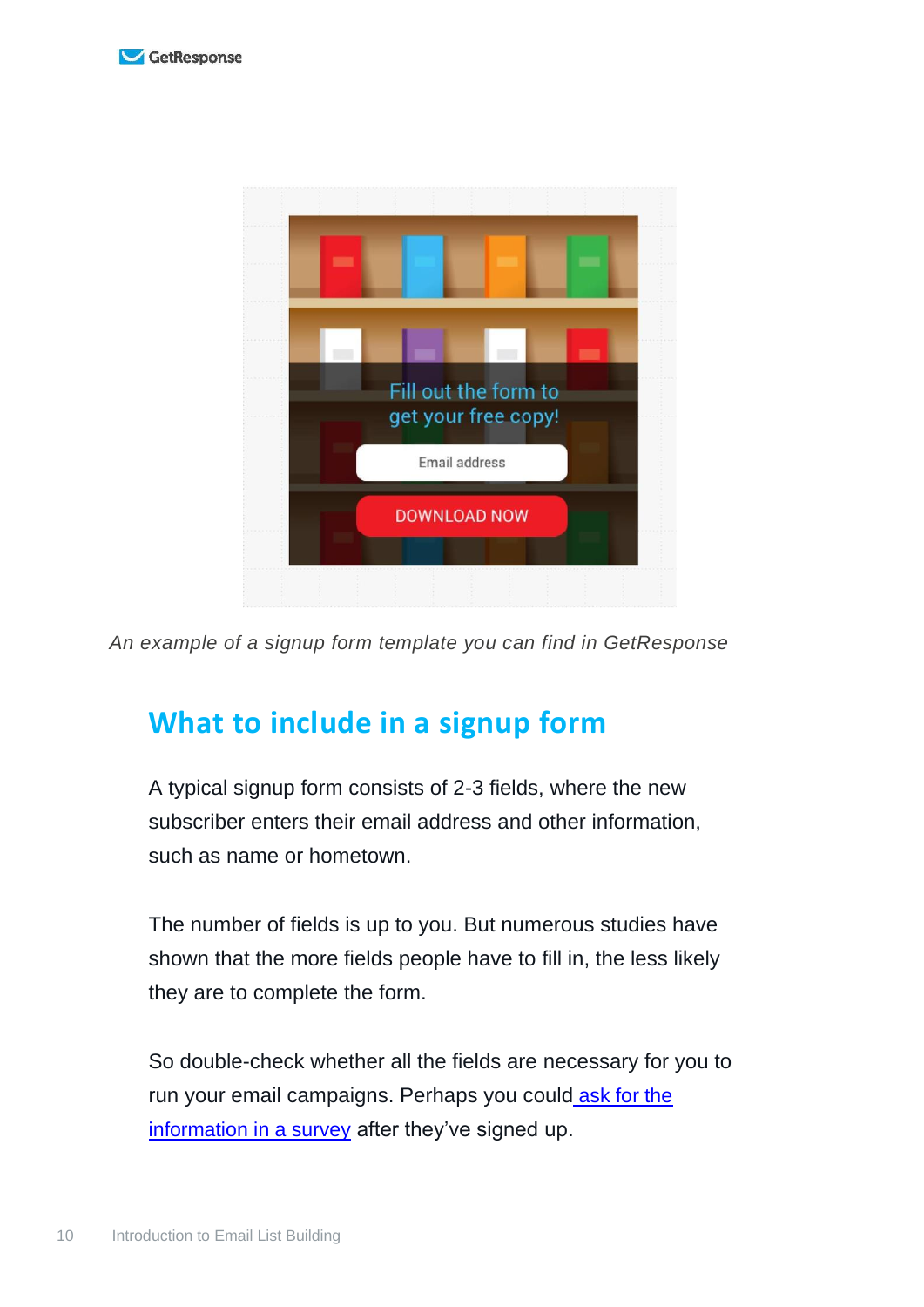The form should include a headline stating the benefits of joining the email list, and a strong call to action (CTA) on the action button. To improve your chances of capturing new contacts, offer a signup bonus, a.k.a. a [lead magnet,](https://blog.getresponse.com/19-ideas-killer-lead-magnets?a=rK6aEw3vtF=deeplink) such as a free ebook, report, or a discount.

You may also include a checkbox to confirm their willingness to join the list, information about the terms and conditions, and reassurance of data protection – just like in the example below.



*Anatomy of a signup form*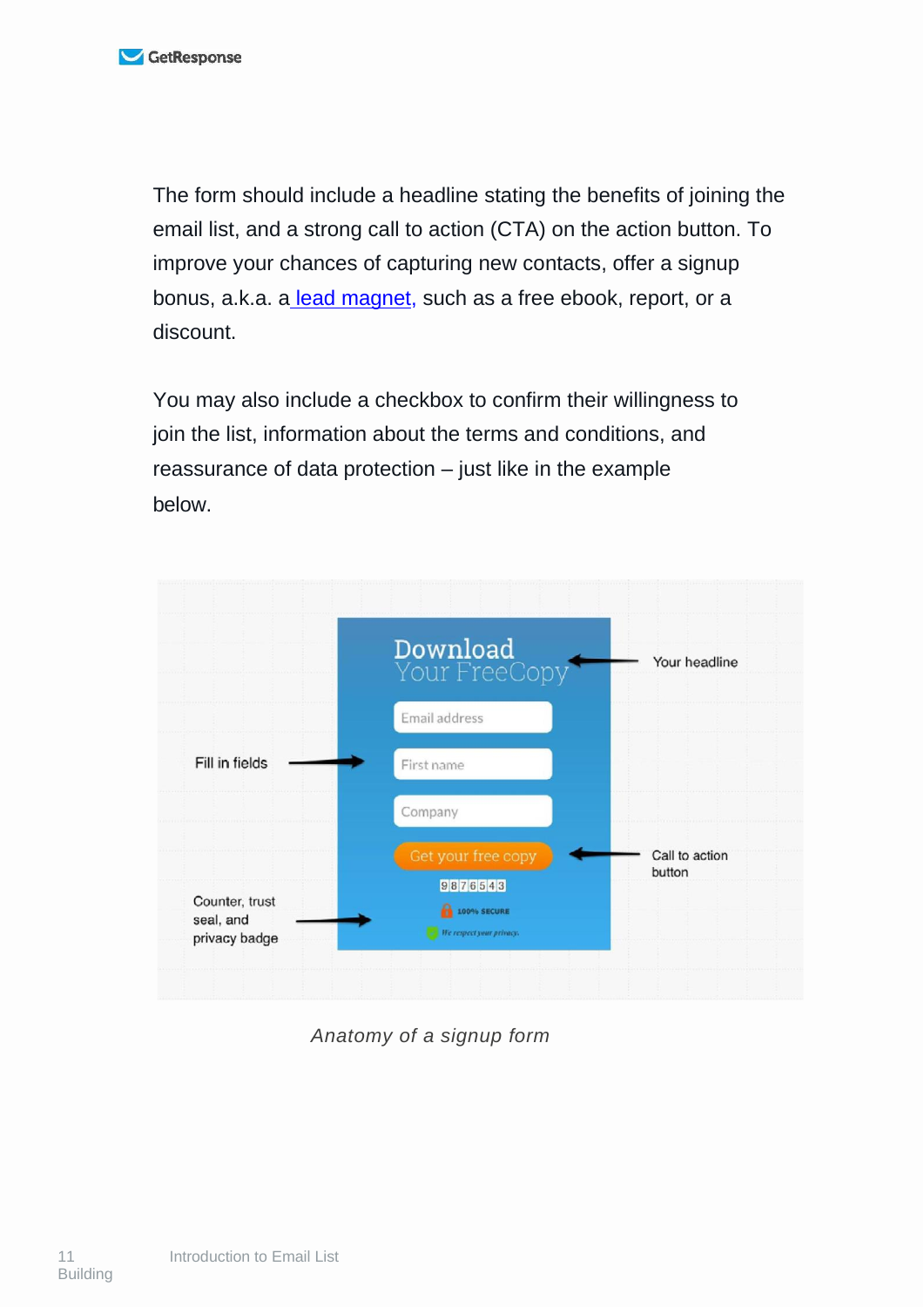#### **How to add a web form to your website**

Once you've created your signup form inside GetResponse and adjusted the settings (such as linking it to a list and redirecting to a thank-you page), you can choose how to publish it.

There are three options:

1.Install it manually – You'll receive a JavaScript code to place on your website. Just copy the code and add it to the appropriate place on your site.

2. Send it to your web designer – Enter an email address, and we'll forward the appropriate JavaScript code. 3.GetResponse will host the web form – Your web form will be hosted on the GetResponse domain.

If you've created your website using WordPress, then you can use the [GetResponse WordPress plugin](https://connect.getresponse.com/integration/wordpress-integration?a=rK6aEw3vtF=deeplink) to quickly add the form to your site.

If your website isn't WordPress-based, look through the [GetResponse integrations](http://connect.getresponse.com/?a=rK6aEw3vtF=deeplink) page to find one that fits your needs. If your service isn't supported yet, copy the source code of your signup form and place it in the <body> of your website, wherever you want it to appear. It may take a few tries, so be sure to preview the results before it goes live.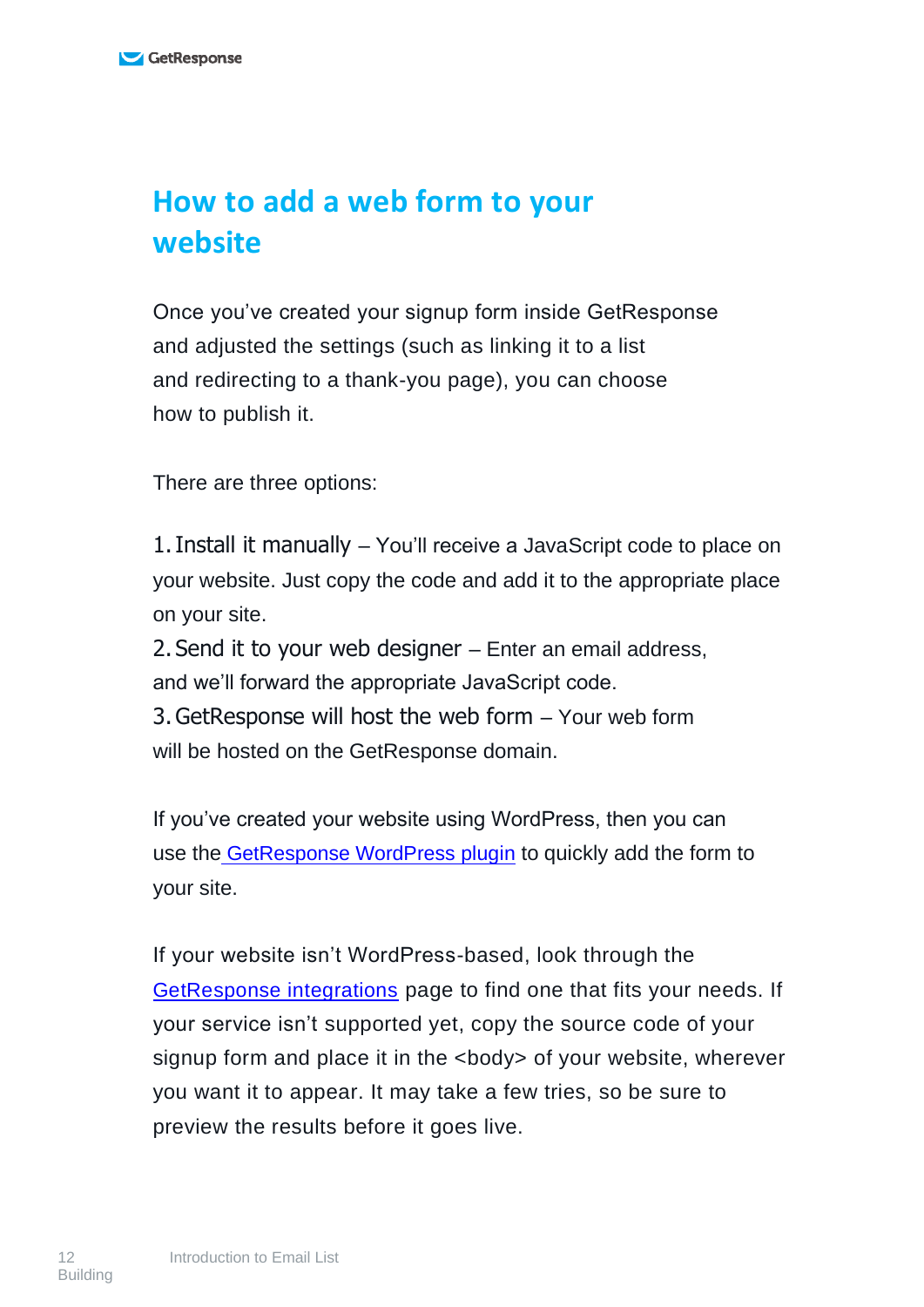#### How to add a web form to your Facebook page

After designing your web form, you can now place it on your Facebook page. Thanks to this, you'll be able to turn your fans into loyal email subscribers.

To get started, just log in to Facebook and go to the [GetResponse](https://apps.facebook.com/getresponse_webforms/) [web forms application page.](https://apps.facebook.com/getresponse_webforms/?a=rK6aEw3vtF=deeplink) You'll then be taken through a few steps such as authorizing the app, syncing it with your GetResponse account, and adding the form to your tabs.

Since Facebook is frequently changing its layout, we've provided the full guidelines on how to install your form on Facebook in the form of a guide. Click the link below to find all the latest information and images to guide you through this process:

[How add to add a signup form to my Facebook page »](https://support.getresponse.com/faq/how-can-i-capture-new-subscribers-facebook-fan-page?a=rK6aEw3vtF=deeplink)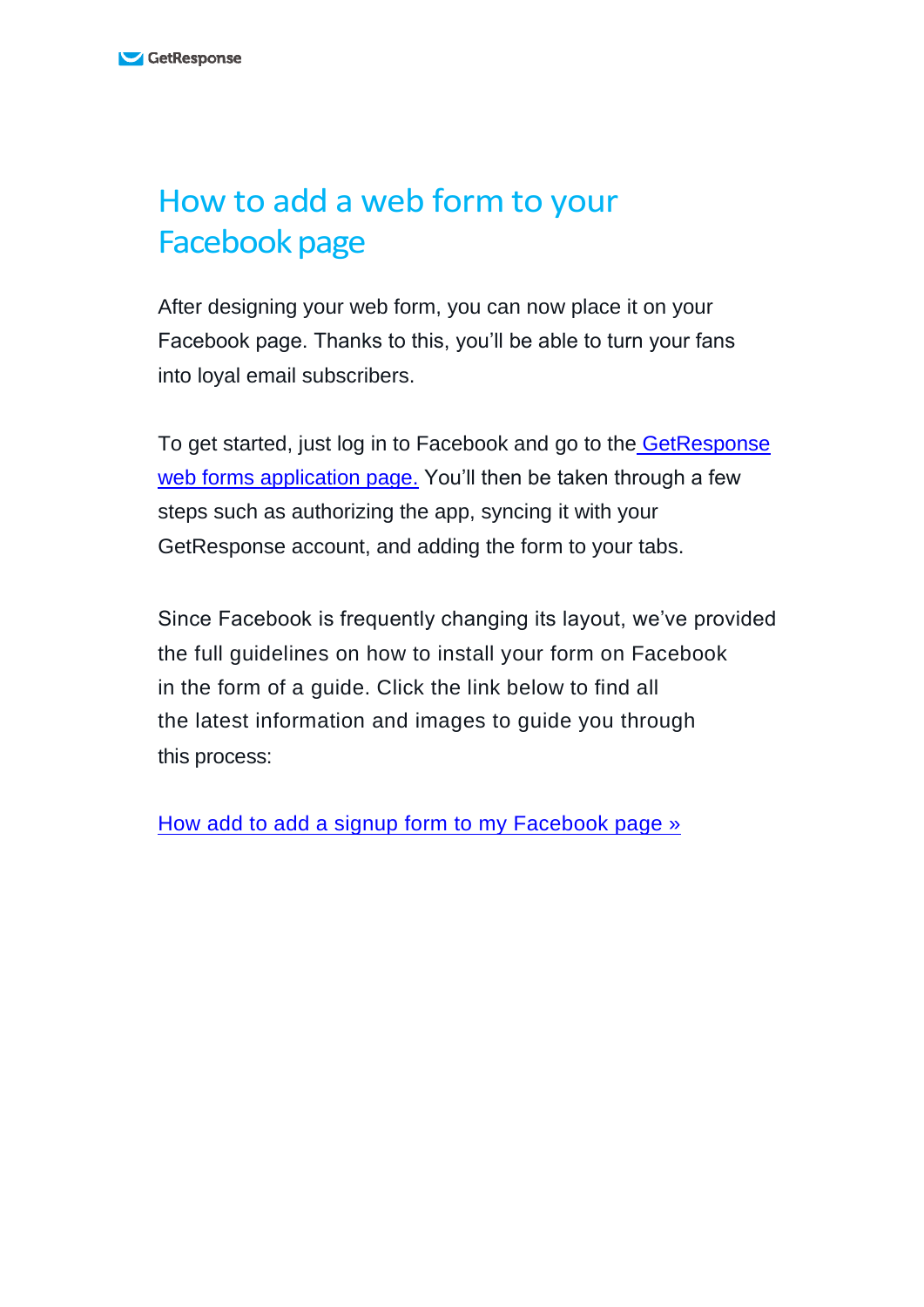#### **How to add a signup form to other social media channels**

Unfortunately, other social media channels, such as Google+, Twitter, and LinkedIn, don't support email list building apps. But if you have a web form on your website or a landing page, you can provide their URL in your bio or on your cover photo. Just give them a good incentive in a form of a lead magnet and they'll surely want to go to your site.

Building

14 **Introduction to Email List**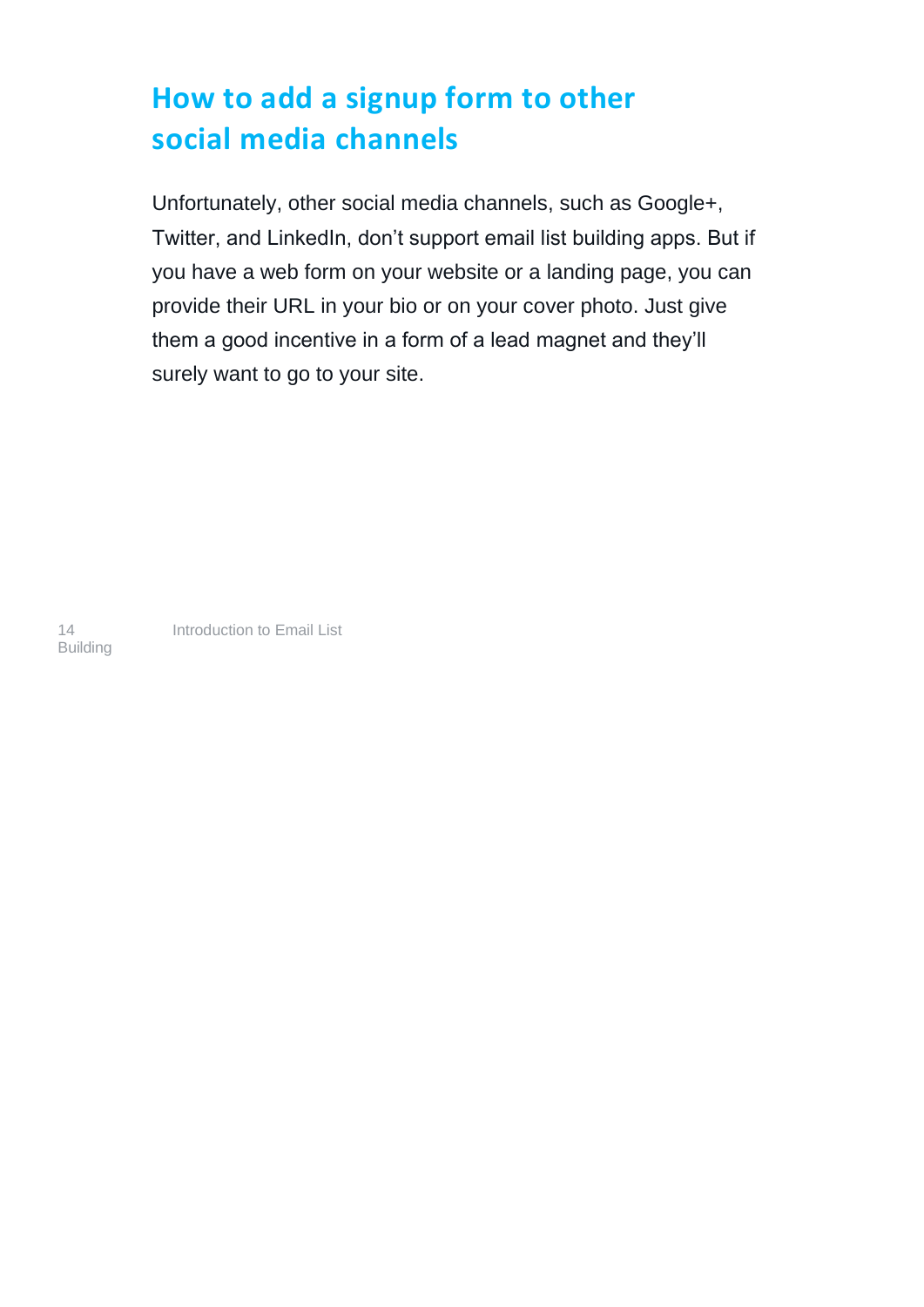#### Landing pages

Landing pages are like regular web pages, but usually contain much more focused information about one specific offer. Most often they have only one goal in mind and it's to get the visitor to fill out the online form.

Thanks to the way they are designed, landing pages are a powerful tactic many marketers are starting to include in their mix. GetResponse comes with a powerful landing page creator, so you too can use them in your marketing campaigns.

To learn more about them, just follow this quick [video tutorial on](https://support.getresponse.com/videos/create-landing-pages?a=rK6aEw3vtF) [how to create a landing page.](https://support.getresponse.com/videos/create-landing-pages?a=rK6aEw3vtF=deeplink) Then build one of your own, or simply use a prebuilt template.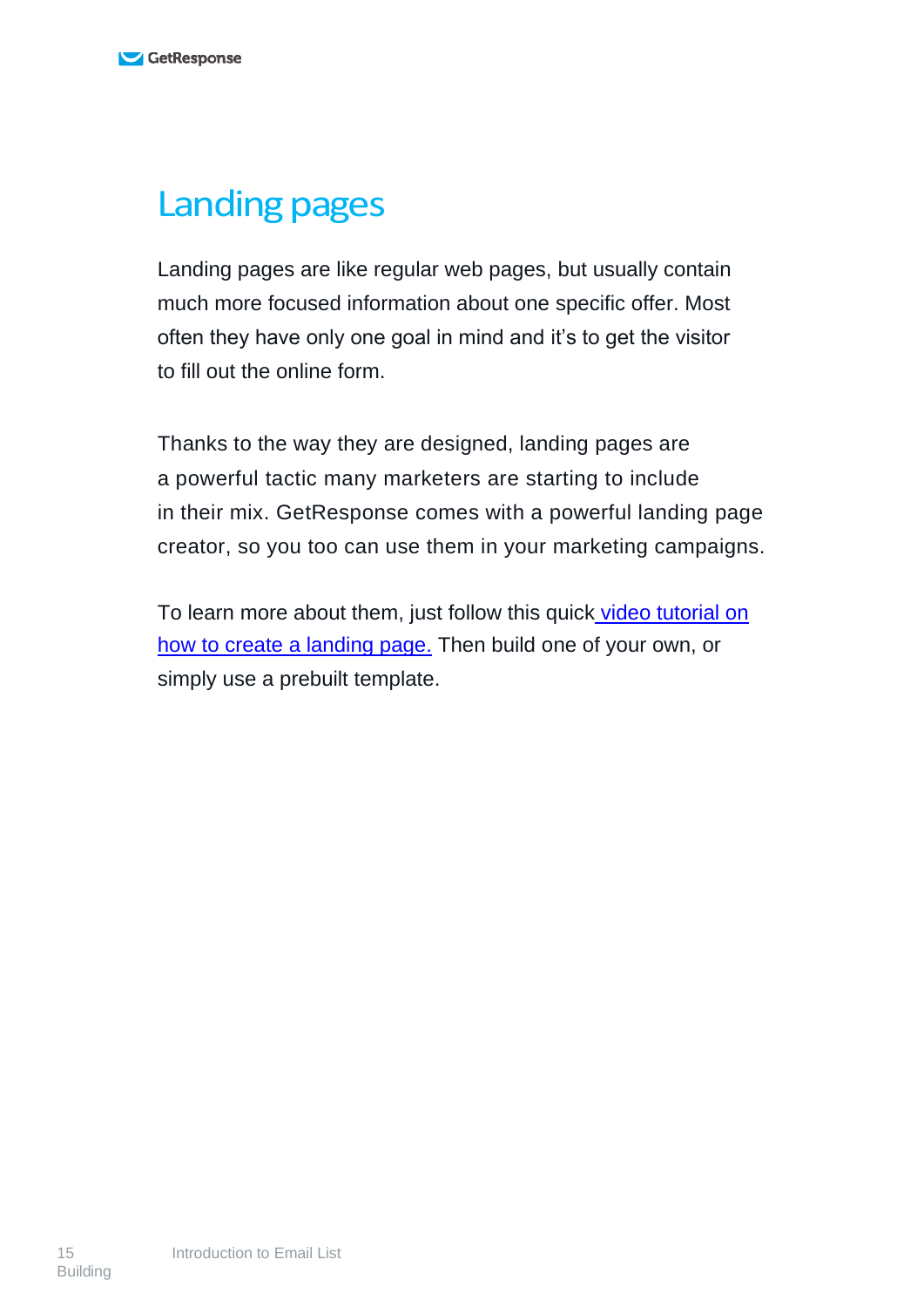GetResponse



#### **Webinars**

Webinars are another great way to build an email list online. You can run online meetings, presentations, 1-on-1s, or workshops,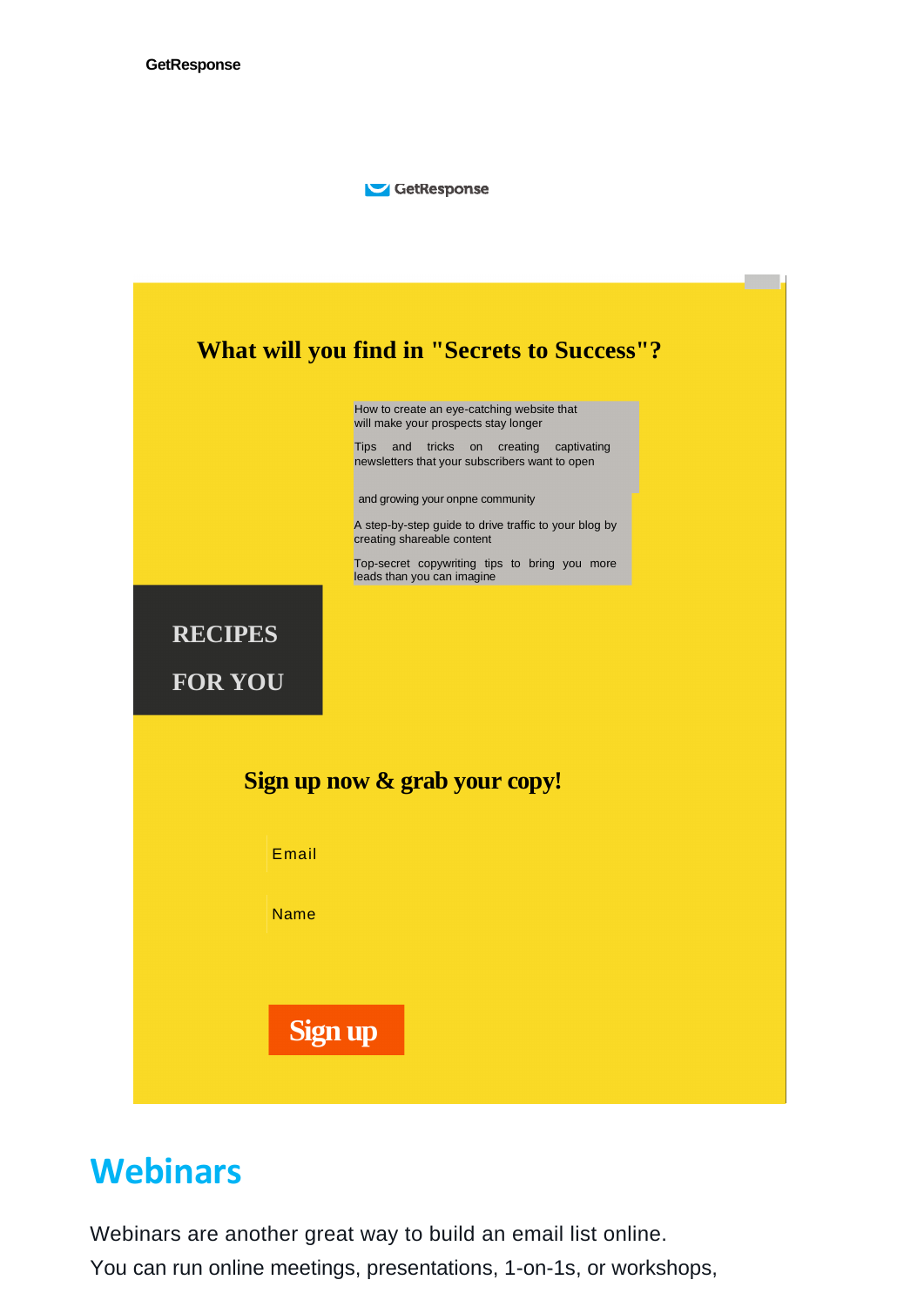and turn attendees into email contacts at the same time.

Why is this method so effective?

First, by reaching out to your audience and answering their questions, you remove doubts and obstacles that prevent them from subscribing or doing business with you. It's always easier to ask questions in person than to do your own research.

Second, you establish your expertise. You and your brand become more visible for people who may be experiencing the same problems.

Don't wait up and [start running online webinars](https://support.getresponse.com/faq/how-do-i-create-a-webinar?a=rK6aEw3vtF=deeplink) before your competitors do. Others will seek your advice and check your public profile and bio. Include a URL to your website, so if someone likes your posts and views your profile, they can click to your site, landing page, or personal blog. Make sure you have a signup form ready to collect new contacts.

#### **Partnerships**

Webinars and email marketing campaigns can be effective. But sometimes the challenge isn't in your offer but in your limited reach. Co-promotion and partnerships can extend the reach of your promotional campaigns and attract new audiences.

Partnerships can include sponsored articles, guest blogging, joint webinars, and offline events such as forums and conferences. By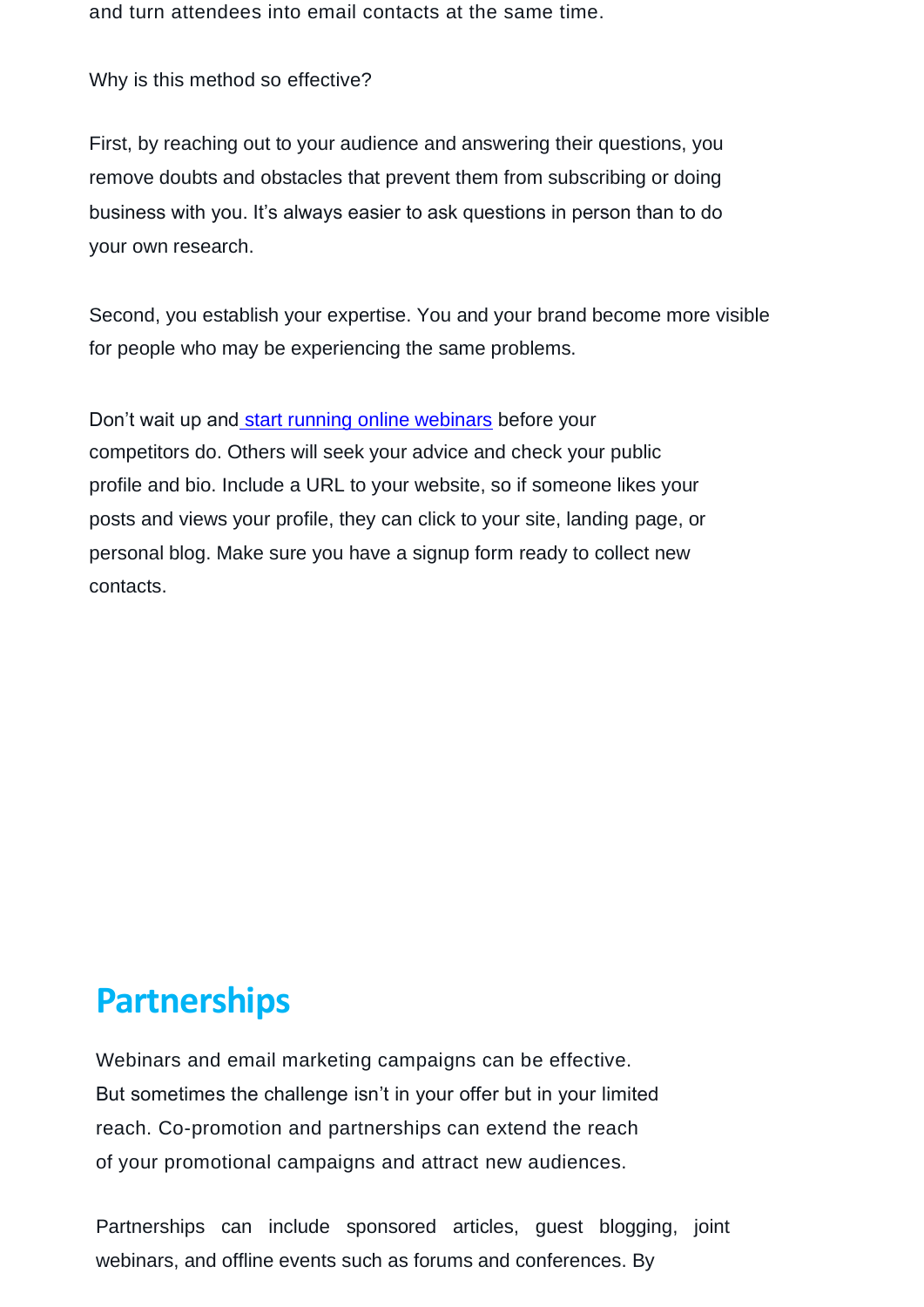combining the audiences, both parties can expect more visibility and a growing client base.

Consider partnering with companies or authors whose target audience is similar to yours. If you work out a deal, you should have no problem expanding your business.

When organizing such projects, direct your new audience to a website or landing page with a signup form designed to convert them into newsletter subscribers. Then keep them updated and informed with well-planned email marketing campaigns.

#### Paid advertising

If you have the resources, consider investing in paid solutions to extend your reach, get new contacts, and improve search engine rankings.

Popular methods include promoted posts on social media channels, search engine marketing, and video ads.

Contextual advertising is gaining in popularity. It's an effective way to present ads and build brand awareness among visitors to other websites. Its biggest advantage is that your ad is matched with the content of the website, which increases the likelihood of generating good quality responses.

The ad is visible only on websites or search engine results that are related to the content. And you have full control over the duration and costs.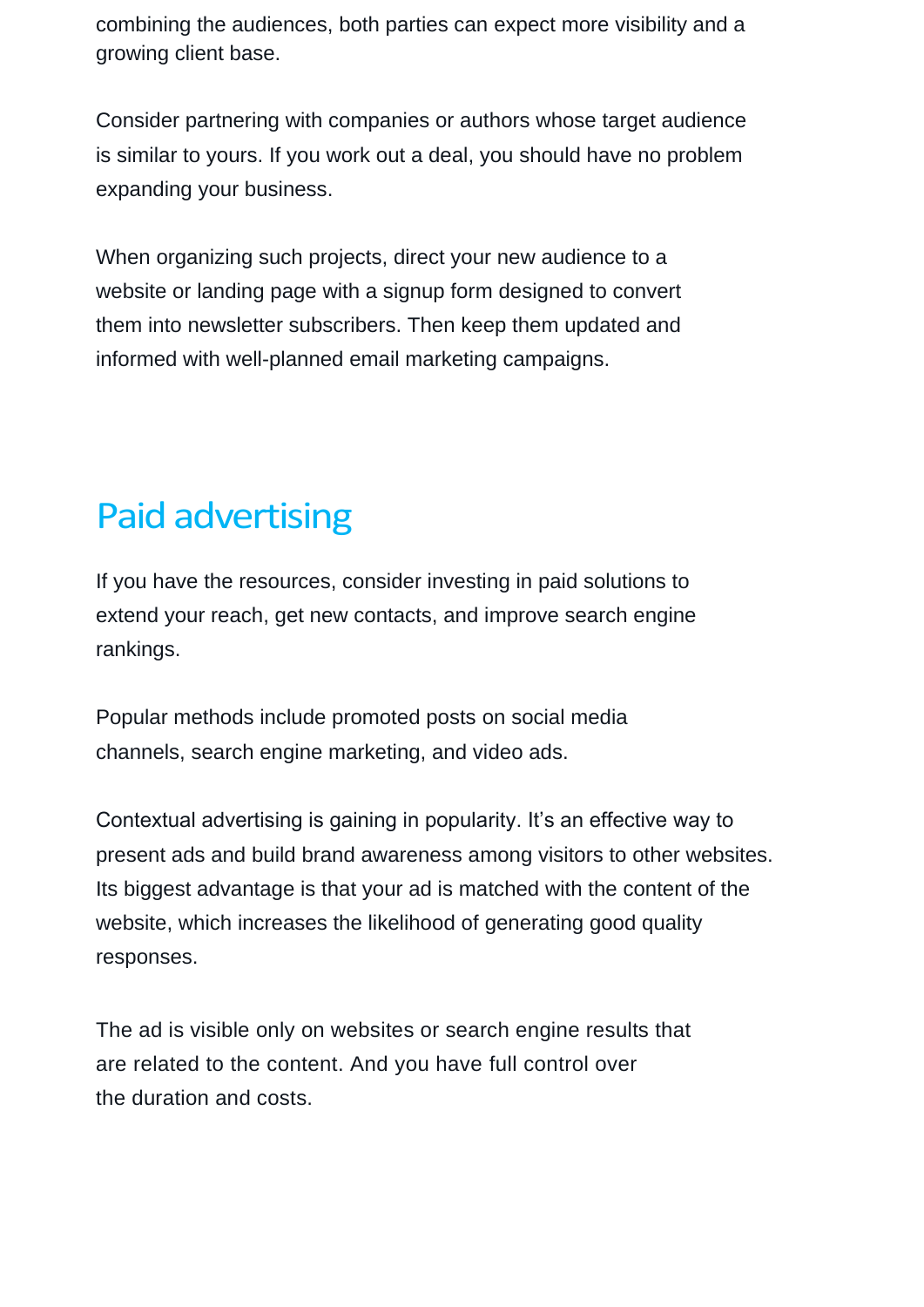# **Offline list building methods**

Offline activities can also generate online traffic and sales. So evaluate them and the places where your audience sees your brand. Use these touch points to boost your online efforts and generate higher conversions. We'll briefly cover some best practices and places where you can generate new leads.

#### **Printed material and promotional items**

Your printed materials (e.g. business cards, packaging, receipts, catalogues) and promotional items (e.g. pens, USB drives, mascots) can be another great source of traffic for your website.

Place the URL of your site on these products. If people like your freebies, they can visit your website to learn about your business. Include a signup form to convert visitors to subscribers.

#### **Offline meetings**

As with webinars and consultations, you can organize offline events for local customers. This could be trade shows, one-on-one client meetings, book signings for your new publication, open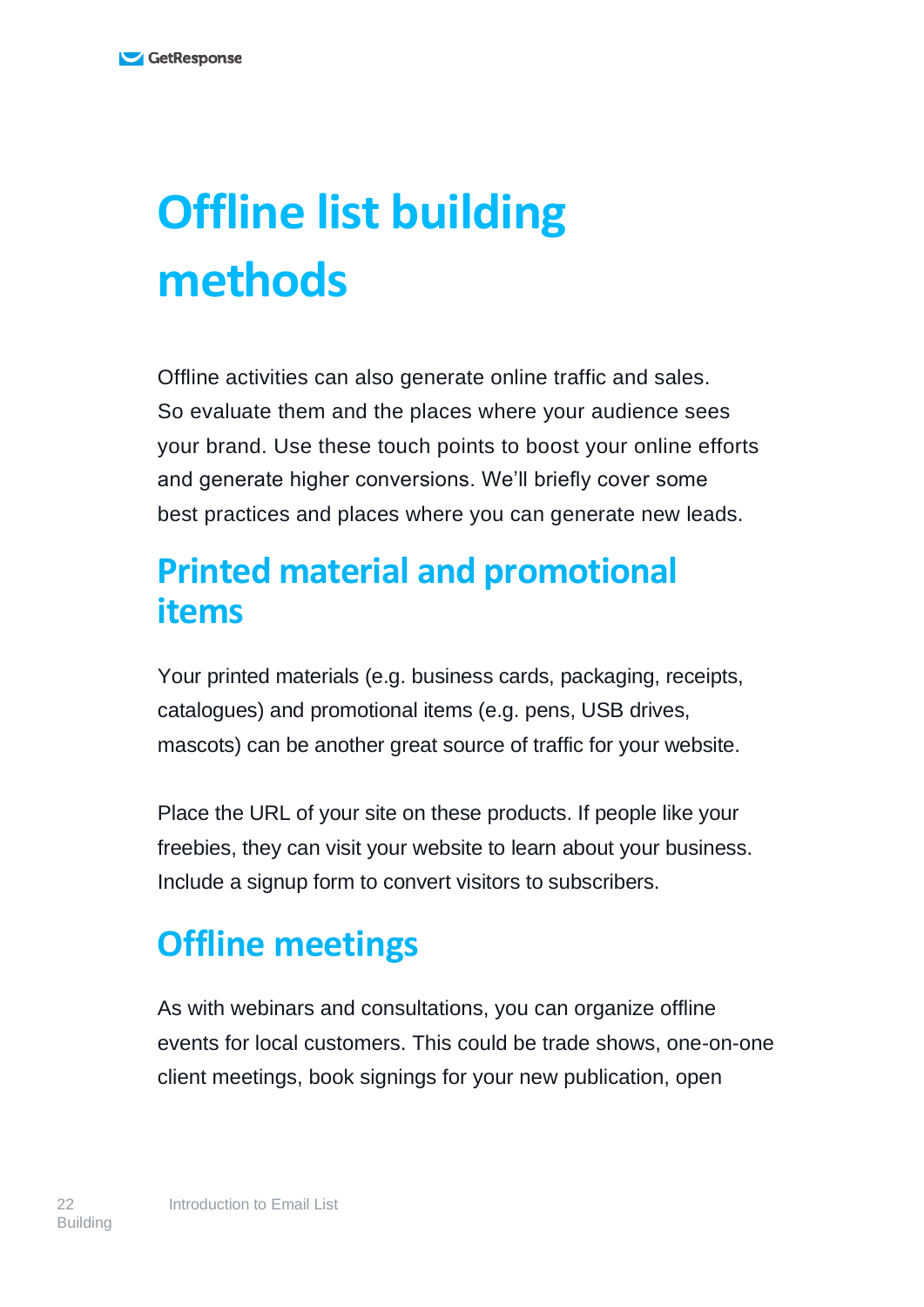discussions about upcoming projects, or a conference discussing the topics relevant to your industry.

These work especially well if you promote them in several marketing channels and partner with other brands with similar target audiences. This can improve your credibility and earn the trust of potential customers.

When organizing such events, think of ways to attract new leads. Distribute free promotional items and printed materials. Or collect business cards in a fishbowl contest. State clearly that their email address will be added to a newsletter list or perhaps a good ol' paper mailing list.

#### **Snail mail and customer service**

If you have customer mailing addresses, you can send printed materials such as catalogues and offer a special discount for joining your email list. Just ask them to fill out the form and mail it back or visit your website to sign up.

Don't forget your customer service team, the front line of your company. They interact with your audience every day. Train them to ask every caller to join the email list. Make it a policy to add an email footer with a link to a signup form, so every correspondence is an opportunity to attract new subscribers and grow your email marketing list.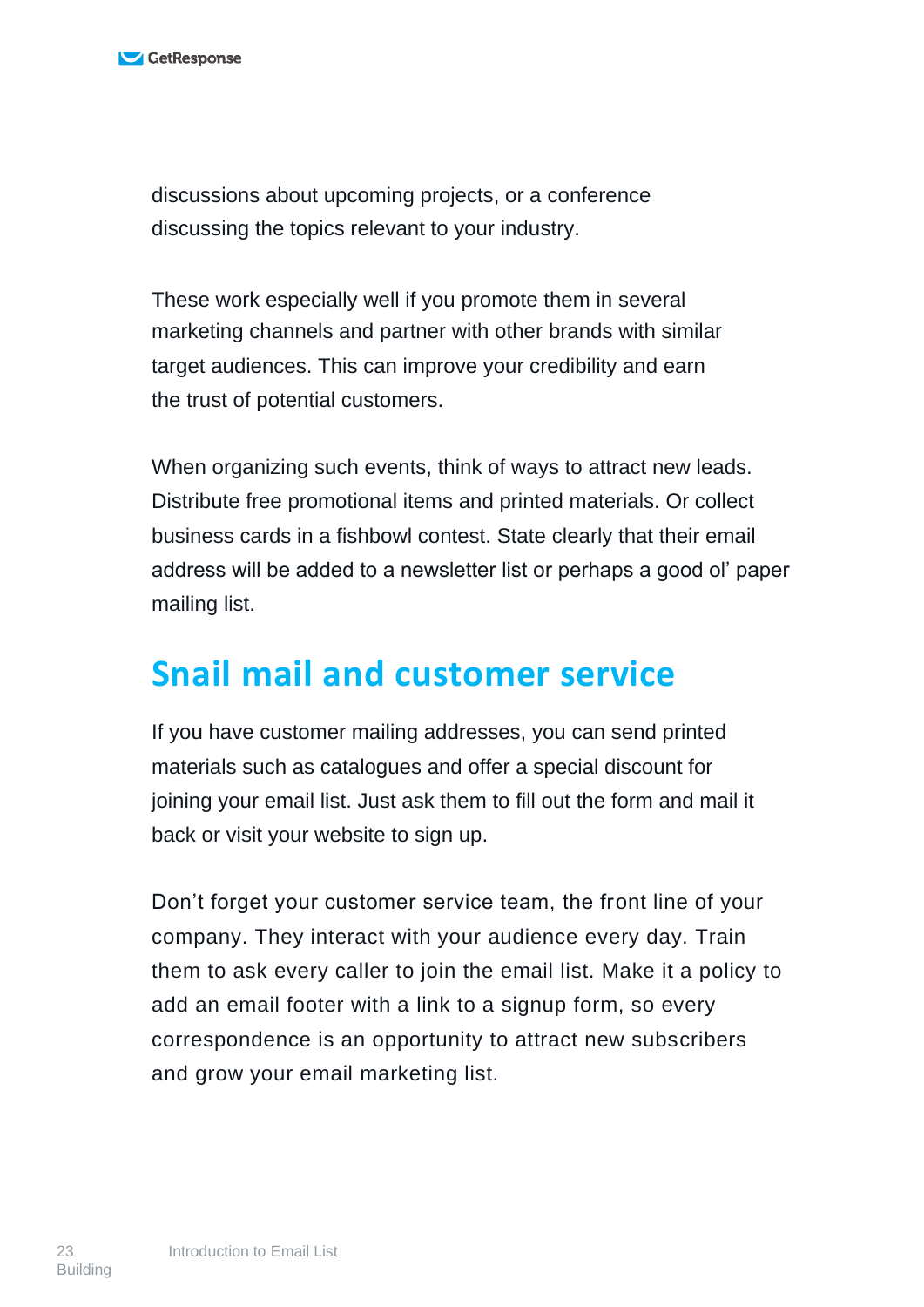## **How to add your email list to GetResponse**

It's easy to transfer your email list from an existing service or database to GetResponse. Just prepare a file (such as an Excel spreadsheet) and import it into the appropriate list. To see this process, [watch this video.](https://support.getresponse.com/faq/how-do-i-add-contacts-to-my-getresponse-account?a=rK6aEw3vtF=deeplink)

This isn't necessary for those who subscribe using signup forms created with GetResponse Form Builder, Landing Page Creator, or the GetResponse Webinars. They will be added to your account automatically.

If you're moving from a different provider, you can also check the **[GetResponse University](https://www.getresponse.com/resources/getresponse-university/guides?a=rK6aEw3vtF=deeplink) to learn how to migrate your lists.**